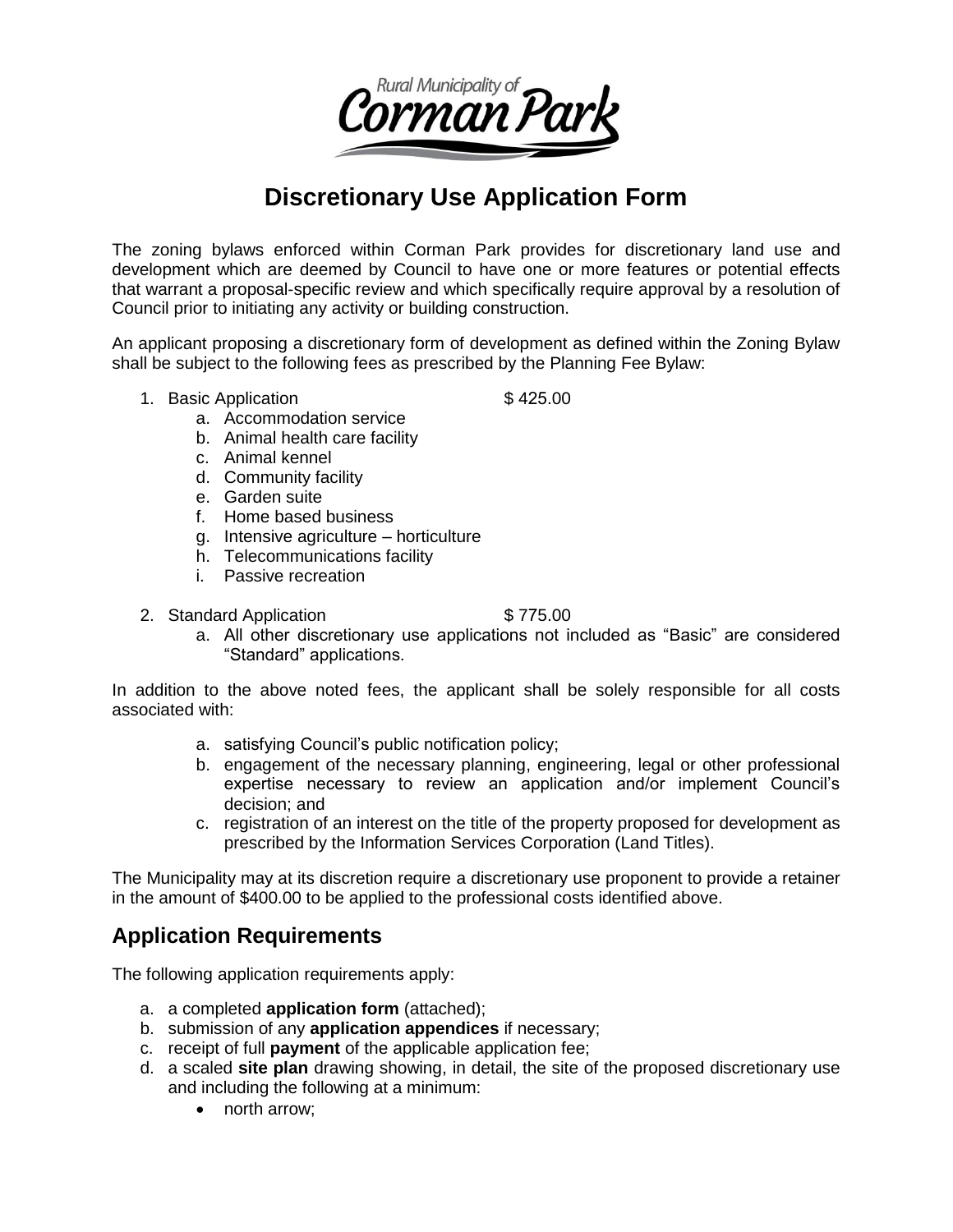- boundaries of the parcel including approximate dimensions;
- location and dimensions of existing buildings and structures;
- location of proposed discretionary activity on the property including proposed buildings and structures and distances from the four property boundaries;
- location of all existing and proposed utilities;
- location of all existing and proposed approaches, driveways, parking and outdoor storage areas; and
- location of all distinguishing physical features located on or adjacent to the property including but not limited to sloughs, streams, drainage ways including culverts, wetlands, slopes bluffs etc…
- e. a **letter** describing the following aspects of the proposed activity:
	- an estimation of traffic volumes generated to the property as a result of the proposed use;
	- lighting and signage requirements including identifying their location on the site plan;
	- operational details including projected number of employees, seasons, days and hours of operation;
	- identification of safeguards that may be required to minimize nuisances to adjacent properties including noise, dust and odours;
	- identification of the source and assessment of the capacity of the available water supply to accommodate the proposed use;
	- method of disposal of solid or liquid waste generated from the use; and
	- any additional information concerning the use that describes the nature and intensity of use proposed.

The owner of the property must also sign the application form or provide a letter of consent for the application to be processed.

## **Public Notification**

Once the Planning Department has deemed the information provided as complete, a copy of the applicants letter and site plan will be provided to various provincial departments, public agencies and to all landowners within a 1.6 kilometre radius of the subject property.

All of the above contacts will provided with a minimum of 21 days from the date of mailing to provide written comments on the proposed use. A contact number for the applicant will be included with the disbursement to permit direct contact to discuss any concerns that may arise as a result of the notification. Any written comments received will be included in the report provided to Council.

## **Decision Time Frame**

The timing associated with the notification, review and approval process will depend solely on the completeness and quality of information provided. Generally, once the required time for receiving responses to the written notifications has elapsed, a report is generated and presented to Council on behalf of the applicant by the Planning Department at its next regularly scheduled meeting at which time a decision is made. Under normal conditions, this process can be completed within 45 days of receiving a completed application.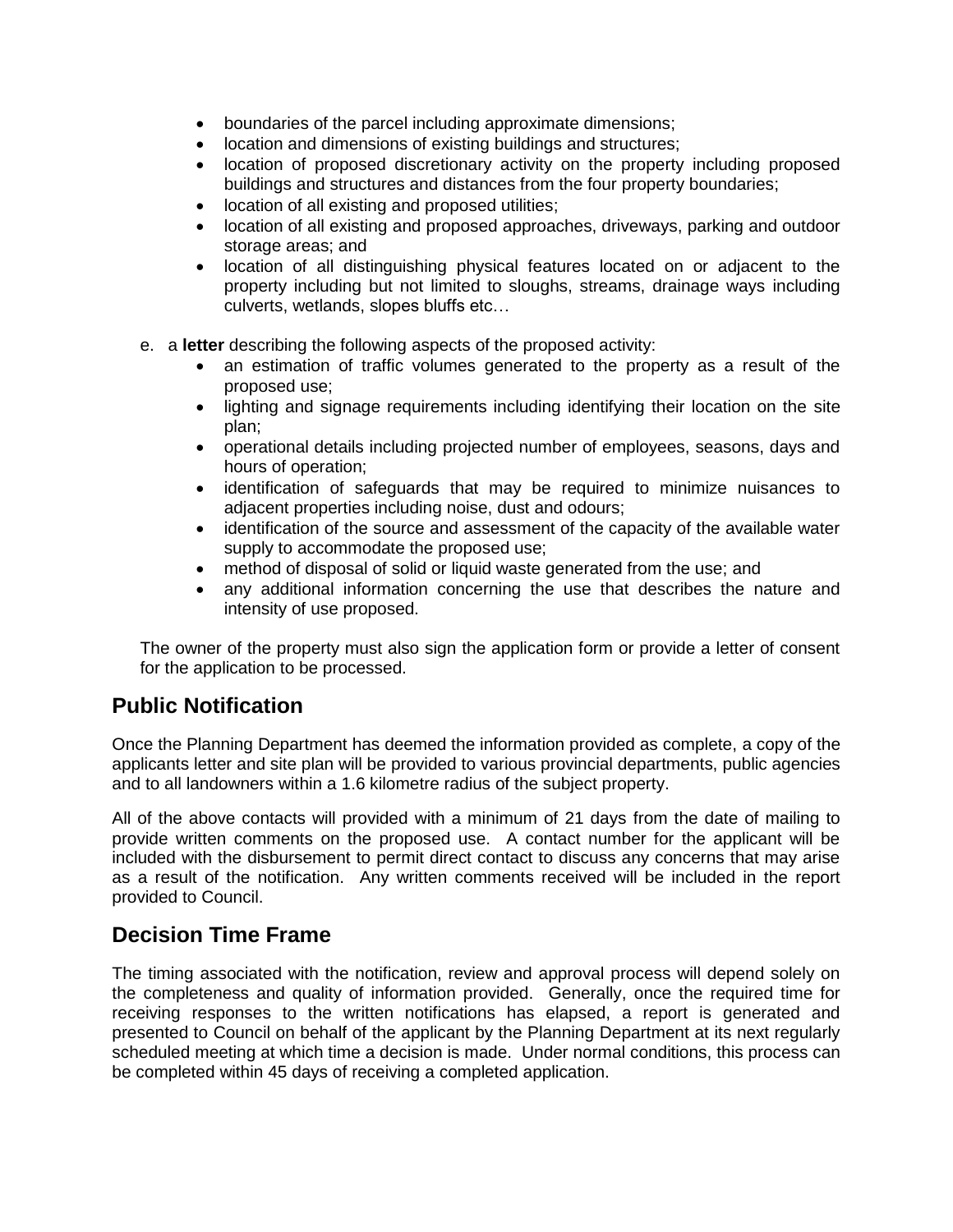A full summary of the discretionary use process is appended to this application form.

## **Appeals**

Council may approve the application, reject the application, or approve the application with conditions, including a condition limiting the length of time that the use may be conducted on the site in order to secure the objectives of the Zoning Bylaw.

The Planning and Development Act, 2007 limits the ability for an applicant to only appeal any conditions of approval applied by Council. There is no ability to appeal Council's refusal of a discretionary use application.

A notice of appeal must be provided to the Development Appeals Board Secretary along with the required fee no later than 30 days from receiving a copy of the written decision from Council.

*Disclaimer:* The information provided within this application is not intended to remove or replace established bylaws and should not be given any legal status. The original bylaws, policies, and regulations should be consulted for official purposes.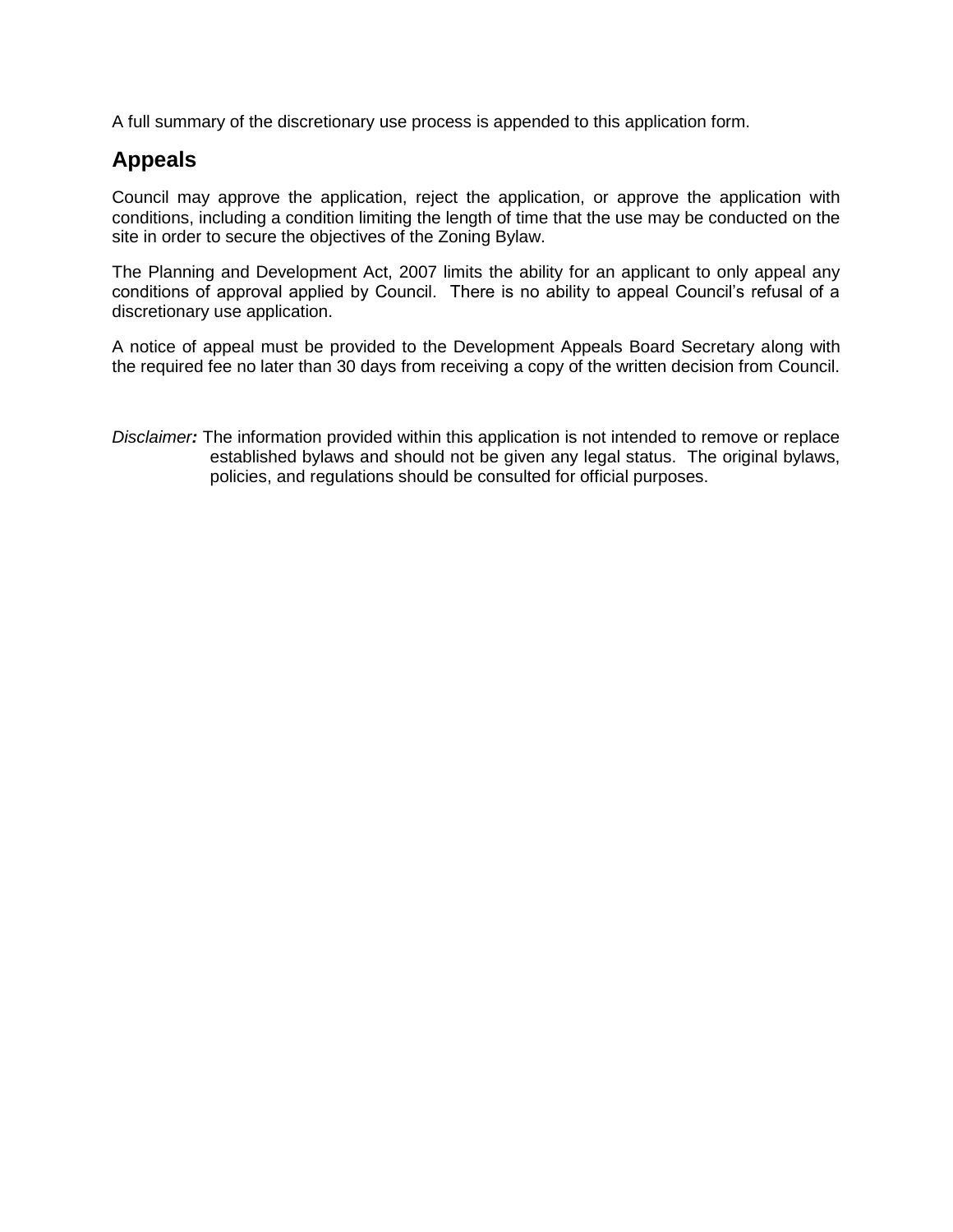### **Process Overview**

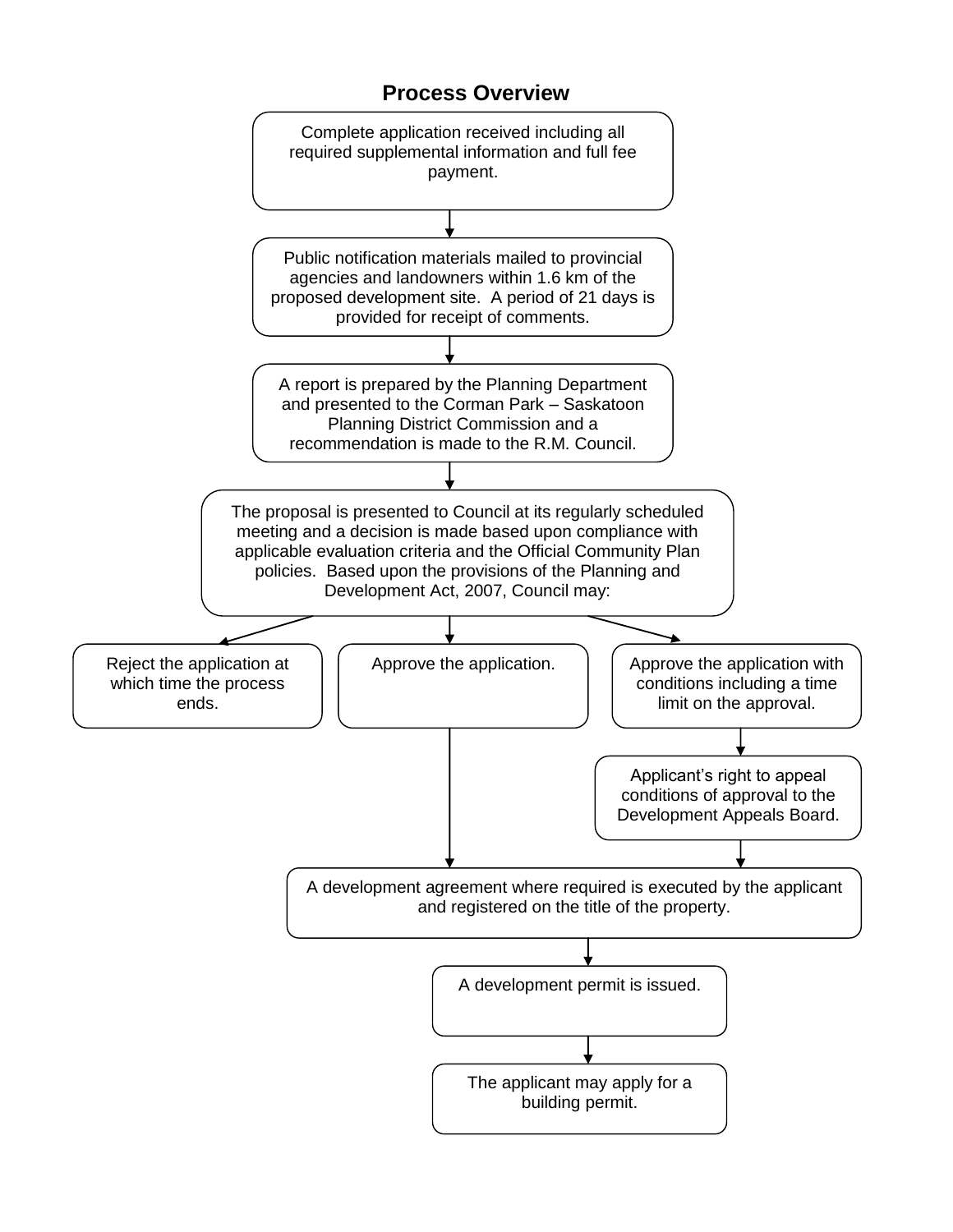

# **Application Form**

| 1) | Applicant: | <u> 1980 - Jan Sterlinger, fransk politiker (d. 1980)</u> |                                                                                                      |
|----|------------|-----------------------------------------------------------|------------------------------------------------------------------------------------------------------|
|    | Address:   |                                                           |                                                                                                      |
|    |            |                                                           |                                                                                                      |
|    |            |                                                           |                                                                                                      |
|    | Phone:     | Cell:                                                     | Fax: The Fax State State State State State State State State State State State State State State Sta |
|    | Email:     |                                                           |                                                                                                      |

NOTE: If the applicant is not the registered owner of the subject property, the owner of the property must also sign the application form or provide a letter of consent for the application to be processed.

| 2) | Legal description of land proposed for development                                |  |                          |  |  |
|----|-----------------------------------------------------------------------------------|--|--------------------------|--|--|
|    | All/Part of the _________1/4, Section _________, Township ________, Range _______ |  |                          |  |  |
|    | $LSD(s)$ $LSI(s)$ $Lot(s)$ $LSI(s)$                                               |  | $Block(s)$ _____________ |  |  |
|    | Registered Plan No. <b>Example 20</b> No.                                         |  |                          |  |  |
|    | Certificate of Title No.                                                          |  |                          |  |  |

3) **Existing use of land intended for development:**

4) **Proposed use of land and buildings:**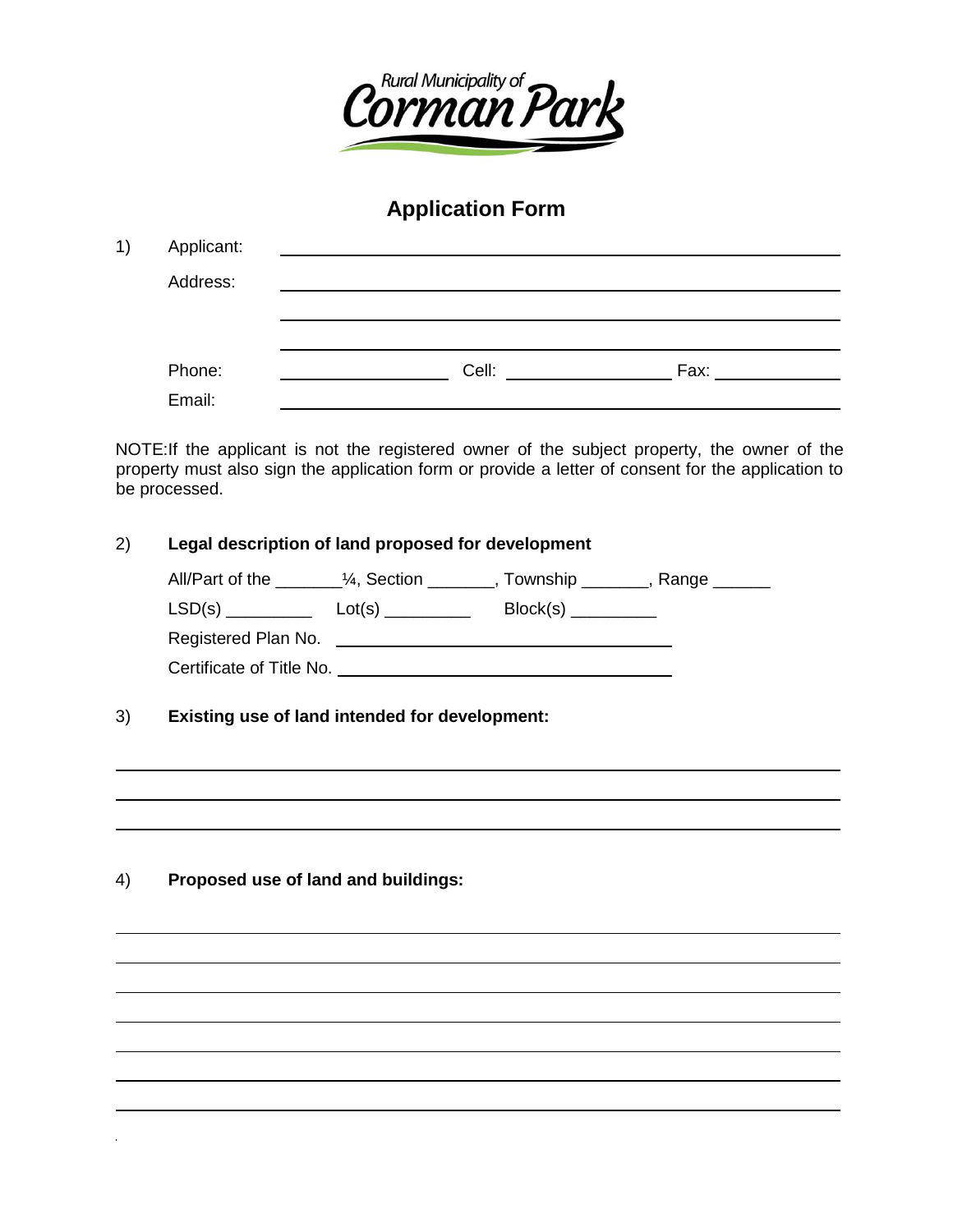#### 5) **Surrounding land uses**:

Are any of the following within 1.6 km (1 mile)?

|                                     | Yes/No | If Yes, Please State Distance |
|-------------------------------------|--------|-------------------------------|
| a) Residential Site                 |        |                               |
| b) Recreation or Conservation Site  |        |                               |
| c) Industrial or Commercial Site    |        |                               |
| d) Sewage Lagoon or Land Fill       |        |                               |
| e) Urban Municipality               |        |                               |
| Stream or Large Body of Water<br>f) |        |                               |
| ≀ther                               |        |                               |

#### 6) **Declaration by Applicant**

 $\mathsf{I}, \underline{\hspace{1cm}}$ 

in the Province of Saskatchewan, solemnly declare that all of the above statements within this application are true, and I make this solemn declaration conscientiously believing it to be true and knowing that it is of the same force and effect as if made under oath and by virtue of "The Canada Evidence Act".

I further agree to indemnify and hold harmless the Municipality from and against any claims, demands, liabilities, costs or damages related to the development undertaken pursuant to this application.

DATE: SIGNATURE:

DATE: LANDOWNER SIGNATURE: (if required)